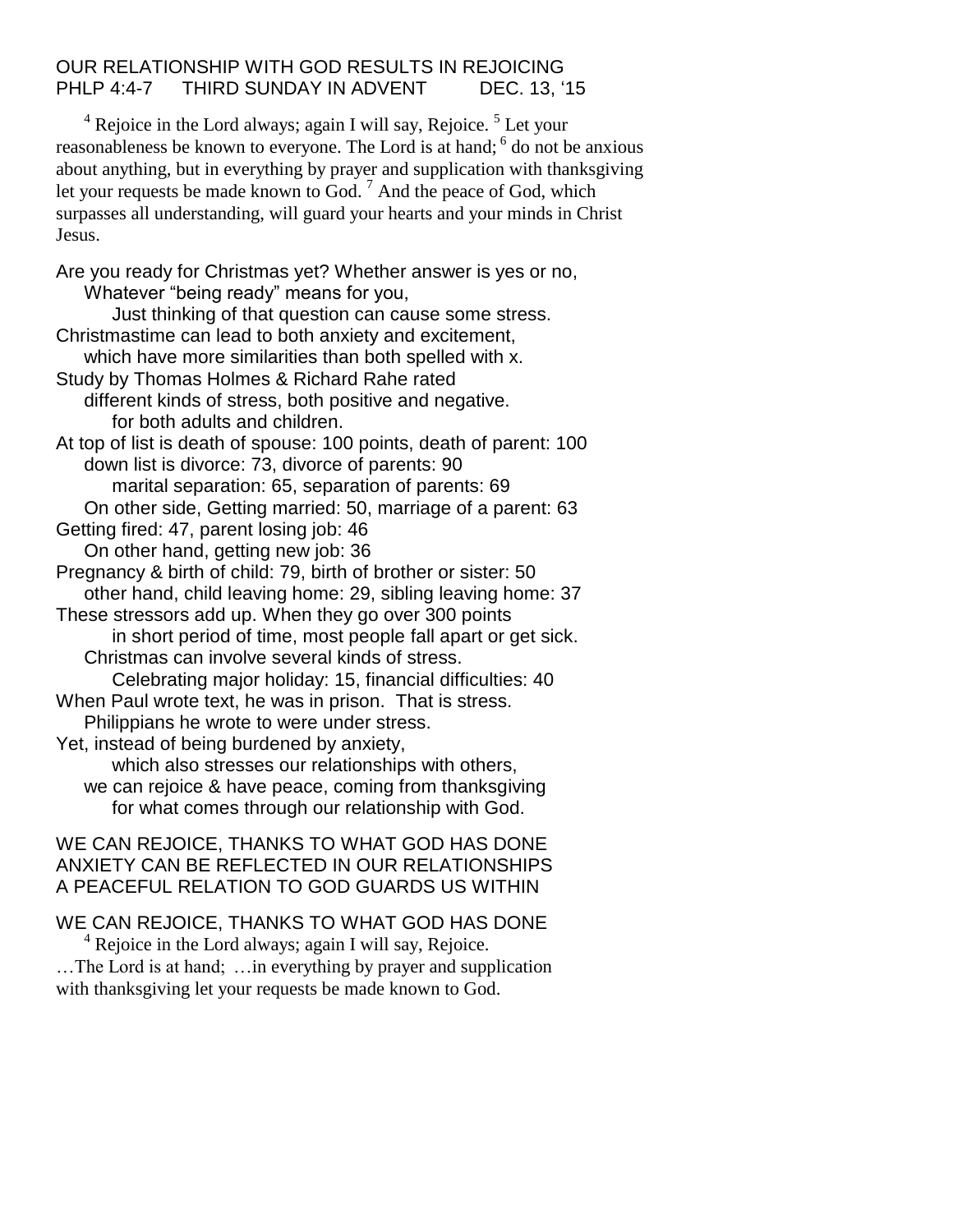Rejoice means more than just be happy about what is happening right now. it is not just about how things look but how we look at things, being positive in outlook. When is why Paul writes to Romans we can even rejoice in sufferings, that is, have positive attitude about them. Word for rejoice was common greeting in Paul's day like "salutations", which is Latin for "be well" It was something you said when you saw someone Paul says reason to rejoice is that we see someone: The Lord is near. He is near in both time and space. We can rejoice not just because Christmas is coming but Jesus is coming again soon to take us to heaven. We can rejoice because he is near us now. He is right here with his body and blood to give us his blessings in Holy Communion. He is near when we pray and he hears and answers us. So when we make our requests we can already thank him. Thanksgiving is a key reason for our rejoicing. Thanksgiving is remembering good things. Verses after text go on to say think about what is true, honorable, just, pure, lovely, commendable, excellent, worthy of praise. We rejoice when we remember to thank God for these and so expect from God more of them. Rejoicing always comes from God. It is only because of God's love and faithfulness that we can have continued expectation of good. When this is true, we can have peace. not just absence of conflict around us, but peace in our hearts even in midst of difficulties. Anxiety, on the other hand, remembers and expects and focuses on negative things. ANXIETY CAN BE REFLECTED IN OUR RELATIONSHIPS

 $<sup>5</sup>$  Let your reasonableness be known to everyone. The Lord is at hand;  $<sup>6</sup>$  do not</sup></sup> be anxious about anything,

Lacking peace results in anxiety, uncertainty, despair. When we are under stress we easily become wound up tight, short with others, unreasonable. There were two women, Dee and Cynthia, They were Christians with saving faith in Jesus.

They had worked together in church, but had falling out.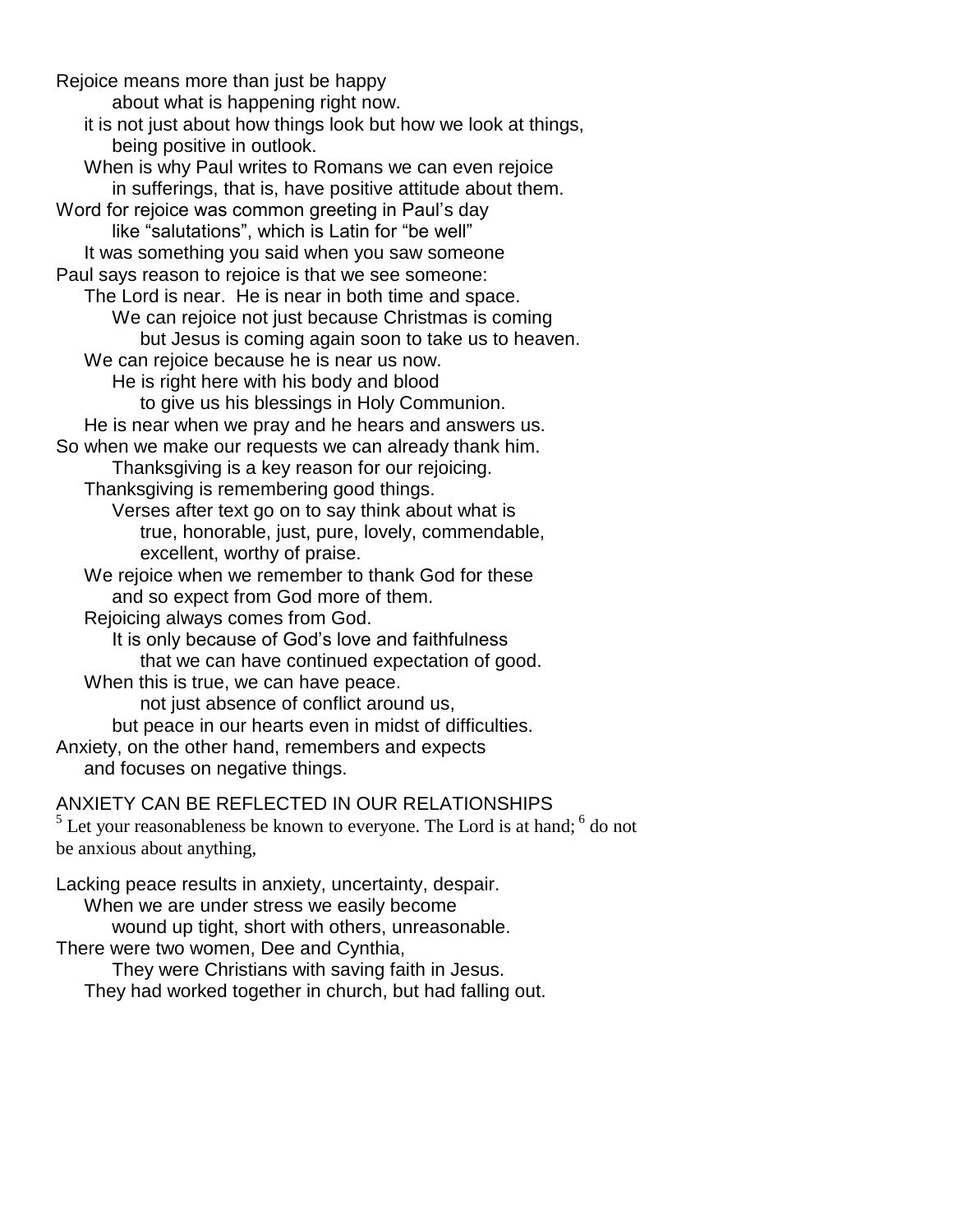Who knows what it was about, maybe they don't even remember. Now it is to the point that they disagree maybe even just because the other one is for it. Others can see it and it makes them uncomfortable. Paul addresses words of our text to them and their friends. He writes in verses just before text: "I entreat Euodia and I entreat Syntyche to agree in the Lord. Yes, I ask you also, true companion, help these women." When we are anxious about things, expecting the worst, we get touchy, it doesn't take much to set us off. But Paul suggests when we can rejoice in the Lord, we can show reasonableness to everyone. Word for reasonableness has also been translated, gentleness, forbearance. Is compassion, understanding. When we can understand others point of view, we can be calm and reasonable and are able to put up with things that are not ideal, more importantly, can put up with people with problems. It is not easy to have peaceful relationships in unpleasant situations. What makes it possible?

A PEACEFUL RELATION TO GOD GUARDS US WITHIN  $<sup>7</sup>$  And the peace of God, which surpasses all understanding, will guard your</sup>

hearts and your minds in Christ Jesus.

As I studied text, I learned something about word for guard. I had always pictured our hearts and minds being guarded against threats of fear, temptation, discouragement that come at us from devil & world outside. But this one is not guard outside door to control what gets in but kind that stands inside to control what goes out.

We have learned in our country we need to guard against attack not just from enemies outside & those who try to sneak in but also from those who are within, part of us,

domestic terrorists, radicalized citizens.

This can happen as a reaction to hurt, fear, disappointment, resulting in anger that is turned out toward others.

The same things can happen to us.

Our hearts need guarding not just from outside threats but dangers from within: jealousy, coveting, resentment, that result in things coming out of our hearts, minds, mouths, aimed like weapons at others.

What brings peace to this kind of situation? The peace of God,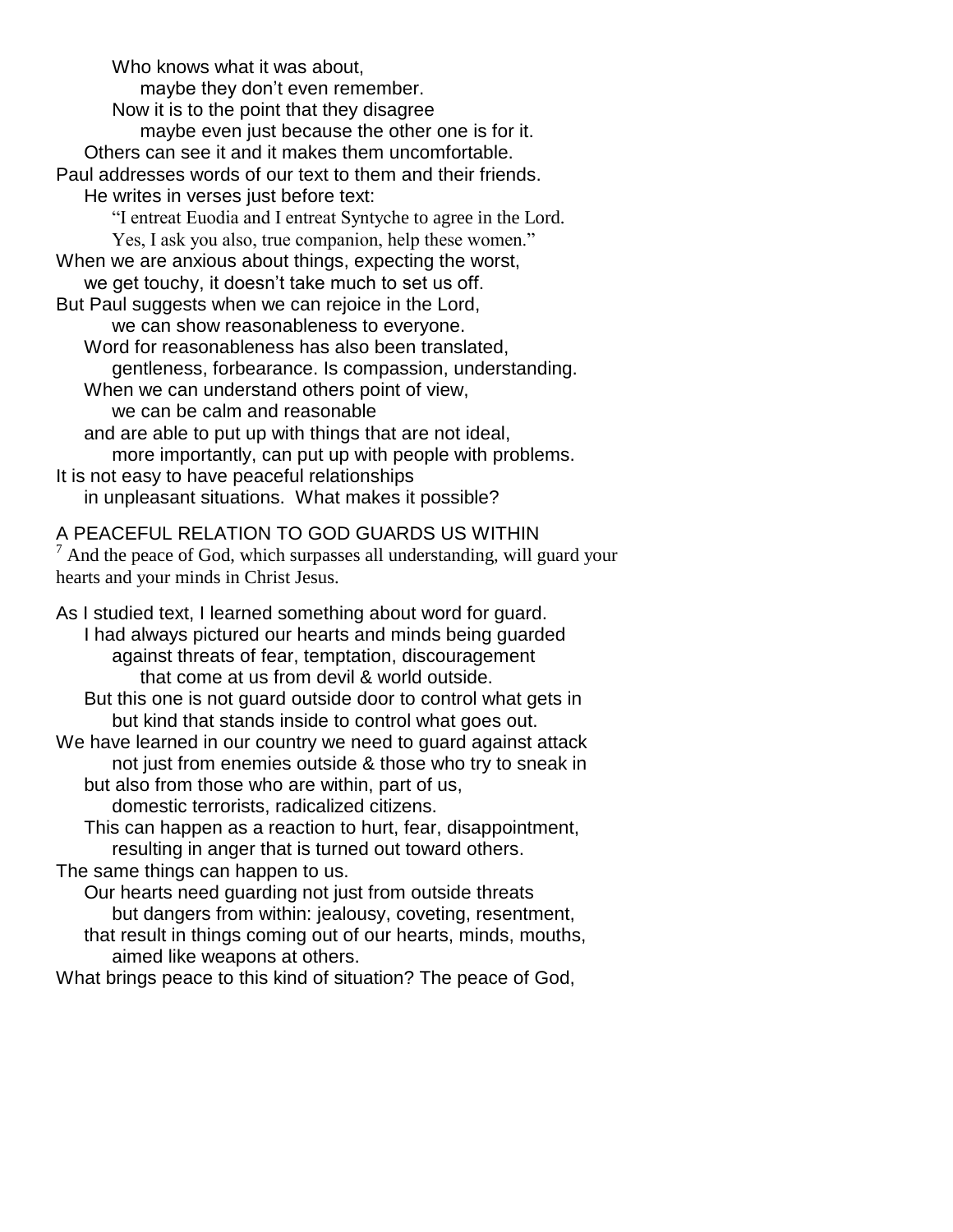which allows us to take all these volatile things in our hearts and surrender them to God in prayer with thanksgiving, trusting that he is sure to take care of them. This term "peace of God" is not used anywhere else in Bible. Is it the peace which God has within himself, the perfect harmony of the Father, Son & Holy Spirit, or the peace which comes from God or peace between us and God? All of the above! And this peace is all a result of Jesus death on cross for us. which he and Father and Spirit all condescendingly will as the way to restore God's broken children. Jesus suffering for us pays the penalty for sin that must be satisfied in the perfect justice of God. It removes the cause of the war which pits us in rebellion against God and his kingdom. It takes away our fear and desperate defense that strikes out at everyone within reach. It is a peace that passes understanding because it is not based on conditions we can verify or apparent changes in our environment but on faith in the promises of God. That is what stands guard and brings peace to what happens inside our hearts and minds. which in turn effects our relationship with others. As we move toward the celebration of Christmas, The Sundays of Advent this year lead us along the steps commonly followed in Christian prayer: Adoration, Confession, Thanksgiving, Supplication. Text mentions supplication but our focus today is on thanksgiving for what God has already done.

WE CAN REJOICE, THANKS TO WHAT GOD HAS DONE Rejoicing is a way of looking at things, even difficult things, with a positive outlook because we have looked to see that the Lord is near and we look with thanksgiving at what he does for us.

ANXIETY CAN BE REFLECTED IN OUR RELATIONSHIPS Anxiety is a response to stress which looks back at what is negative and so looks forward to the same, Which also effects how we look at other people and the attitude we display toward both them and God. A PEACEFUL RELATION TO GOD GUARDS US WITHIN God has made peace with rebellious sinners by the death of Jesus in our place.